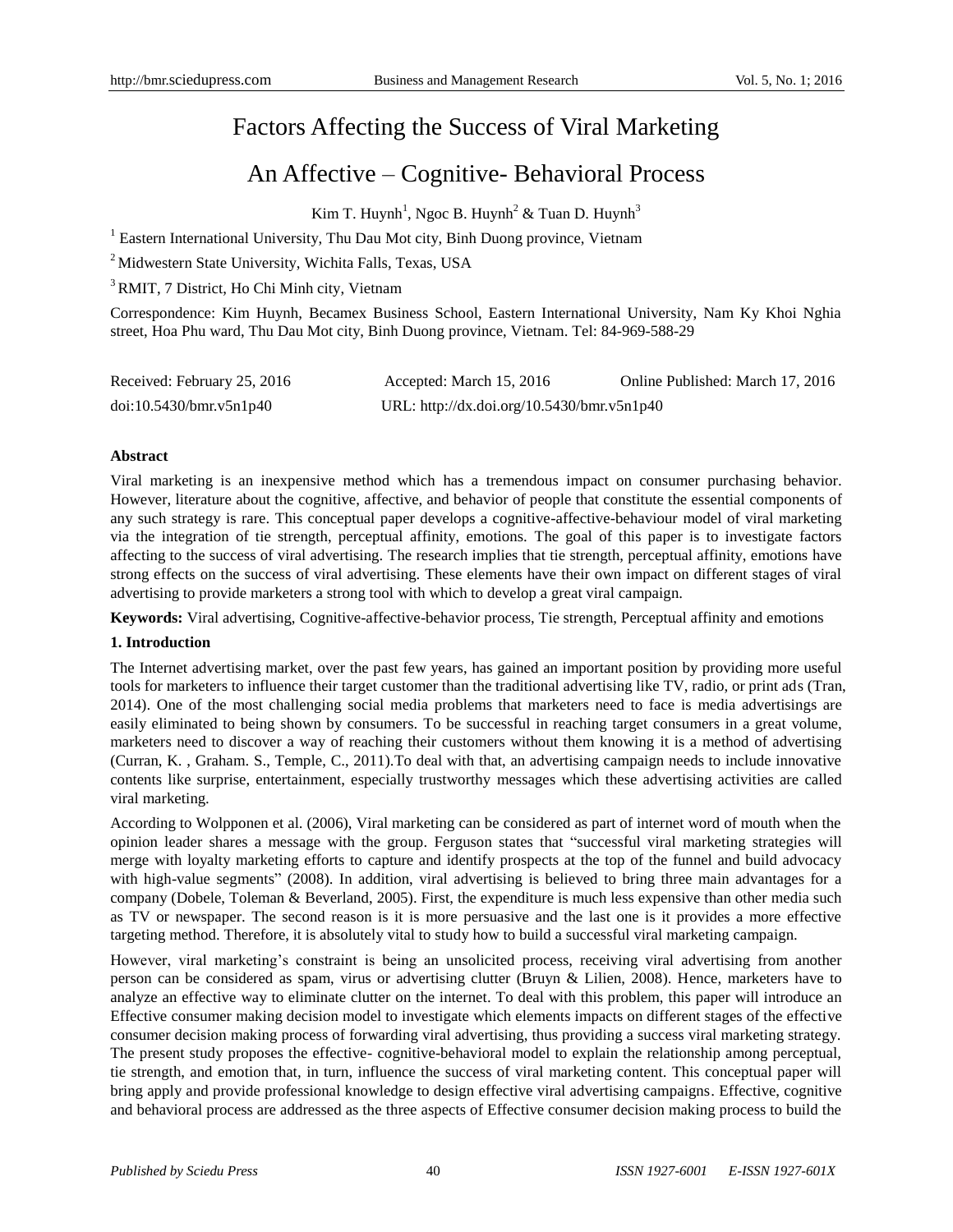theory and propositions concerning the means by which tie strength facilitates cognitive, perceptual affinity. These generate effective emotions which influence consumer behavior.

#### **2. Literature Review and Hypothesis**

#### *2.1 Viral advertising: effective consumer decision making process (effective-cognitive-behavior)*

The firms' usage of online advertising is growing at phenomenal rates (Riasi & Pourmiri,2015). Online advertising can help the companies to succeed in customer acquisition and to improve their competitiveness (Amiri Aghdaie et al, 2012; Riasi and Amiri Aghdaie, 2013; Riasi, 2015a). Viral advertising relies heavily on online marketing strategies and can help the companies to become more competitive in the market; this strategy is extremely beneficial for the companies in financial services industry (Riasi, 2015b) and tourism industry (Riasi and Pourmiri, 2016). Along with the emergence of the Internet, electronic word of mouth has become an important influence on consumers' product evaluation. Viral Marketing refers as the process by which a brand can gain new consumers by encouraging 'honest' communication. Prospective customers tend to search for more information before entering the behavioral phase (Doh & Hwang, 2009). Peer to peer communication in Internet viral marketing is totally valuable to information of networking, enhancing audiences' beliefs, and eventually leading to the final buying decision (Bruyn & Lilien, 2008). According to Bruyn, tie strength and consumer perceptual play main roles in impacting the effectiveness of viral advertising. Furthermore, emotion is a critical feature in shaping how people process ads, including viral video ads through behavioral intentions (Ecklor & Bolls, 2011). Sutheerawong and Siripiyavatana (2014) stated that before making a buying decision, consumers are involved in the cognitive phase after being engaged in the affective phase of emotion. Prior research, however, has largely ignored how cognitive, affective, and behavioural aspects of viral marketing work together toward enhancing internet word of mouth message effectiveness. Cognitive is the thinking of the consumers; affective is the feeling of the consumers, while behavioral is the action that is taken by the consumers.

Sutheerawong and Siripiyavatana have stated that effective consumer decision making process followed by 'feel-learn-do' model is the most suitable for their prankvertising research. As prankvertising is a phenomenon of viral marketing (Roth, 2013), the particular viral marketing will be applied to the Affective consumer category, regardless of the product or service type. Moreover, in this paper we will stretch out the three most important factors that impact the success of viral advertising. The tie strength, and perceptual affinity are significant elements of word of mouth influence (Bruyn & Lilien, 2008). Furthermore, emotions play a key role in driving viral marketing campaigns (Tran, 2014). Specifically, perceptual affinity especially generates recipient's interest as an effective aspect, tie strength facilitates cognitive (Bruyn & Lilien, 2008) and emotions are related to forwarding behavior (Ecklor & Bolls, 2011). Those elements provide marketers with more important information in designing a way which would have an effect when it comes to deciding what the target is and how it would react to certain things. Hence, tie strength, perceptual affinity and emotions are the three main factors analyzed for the effectiveness of viral advertising of this paper. Different factors have an effect on different specific stages of the multistage model. Therefore, we propose the adapted Foote, Cone and Belding grid (Ratchford, 1987) and Tran model (2014) applied to viral marketing phenomenon. Figure 1 below, showing the Affective consumer category is the target for the viral marketing phenomenon. I will go in detail of this model to bring about a better understanding of how these elements affect the success of viral advertising to explain the hypotheses, I will go into detail of this model.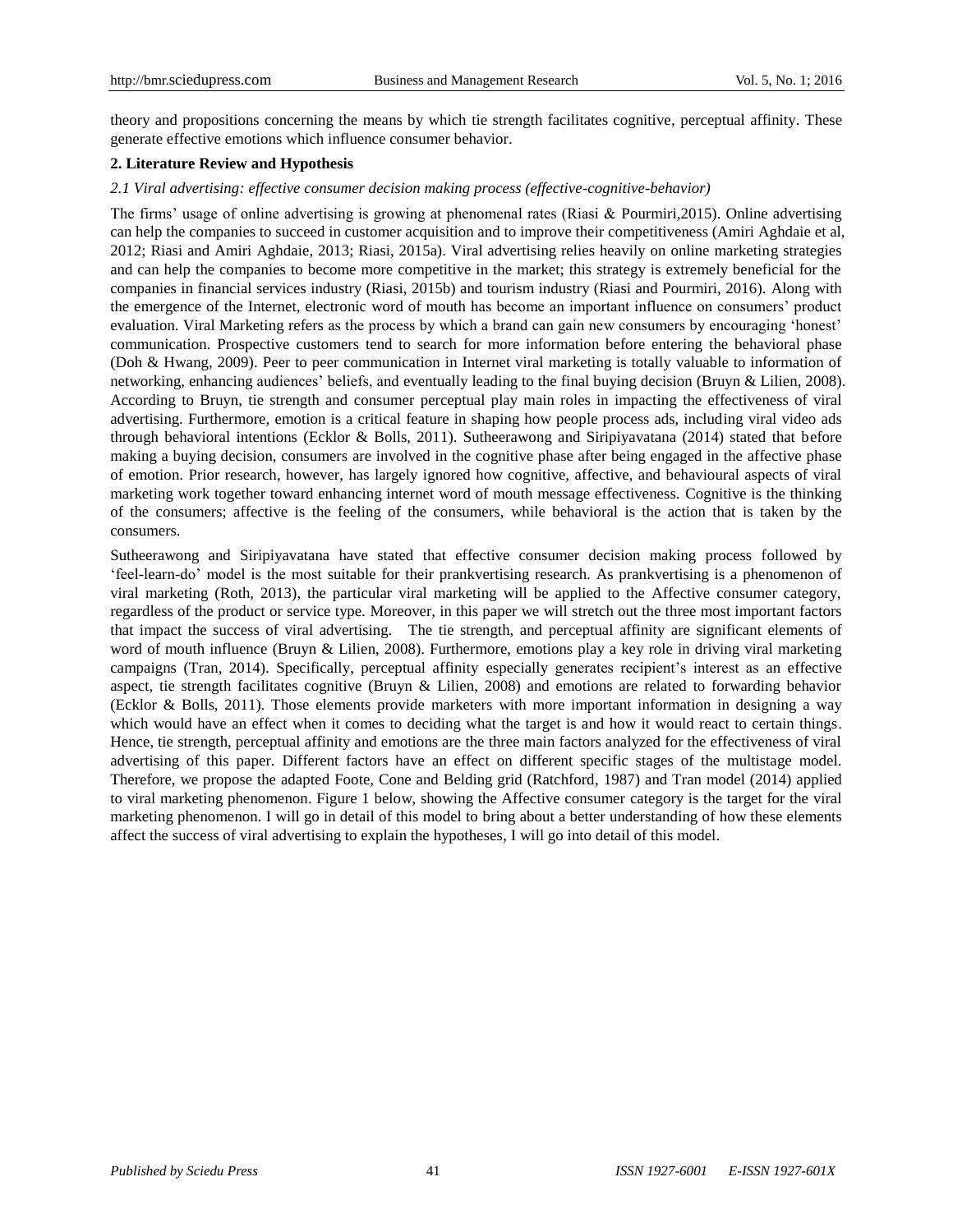

Model 1. Conceptual framework adapted from Tran (2014) and Ratchford (1987)

Moreover, this paper also sheds light on the strategy to solve an unsolicited process of viral marketing since receiving viral advertising from a strange person that can be considered as spam, virus or advertising clutter (Bruyn & Lilien, 2008). Hence, marketers have to analyze an effective way to eliminate the clutter. To deal with this problem, Sutheerawong and Siripiyavatana(2014) have analyzed that effective consumer decision making follows "learn-feel-do" in viral marketing. The effective consumer decision making process is applied to study the effects of unsolicited, electronic referrals of viral marketing: effective-cognitive-behavior.

## *2.2 Perceptual Affinity*

Viral marketing, which involves emotional content, as such quadrants, is fostered by 'feel' (Sutheerawong and Siripiyavatana, 2014). These groups of 'feelers' and 'reactors' will prioritize their decision making process on feeling before learning, and tend to base their buying decision upon their feeling emotion. Perceptual affinity is defined as the similarities in values, likes, dislikes and experience between two or more people (Bruyn & Lilien, 2008). Perceptual homophile, which is an important antecedent of word of mouth influence, refers about how people's believes and impressions are appropriate or go hand-in-hand (Chu & Kim, 2011). It correlates with how people understand homogeneity by Liu-Thompkins (2012) counted by the degree of shared interest among seed consumers. It is also likely to happen in an online environment (Liu-Thompkins, 2012). Perceptual elements such as attitudes and beliefs can make it easier to give information to people when it comes to studying those (Chu & Kim, 2011). Thus, perceptual affinity plays a critical impact on the cognitive and effective aspect of the effective consumer decision making process. Hence, hypotheses are formulated:

#### *H1: Perceptual affinity has a positive effect on consumers' effective aspect.*

#### *2.3 Tie strength*

Social network analysis is a data analysis technique founded on the principle of structuralism, where the pattern of relationships, among people, itself is presumed to have psychological impacts beyond individual differences or the nature of the relationships themselves. Those cognitive, affective, or behavioral bonds linking dyads in some manner such as friendship, form the network's structure, much like in chemistry, where the structure of bonds among elements forms compounds.

Before making a buying decision, consumers can involve in a cognitive phase after being engaged in the affective phase of emotion (Sutheerawong and Siripiyavatana, 2014). Cognitive responses include greater brand awareness (Ferguson 2008; Liu 2006; Sheth 1971). The diffusion speed of information can be significantly increased during the cognitive phase, hence, leading to the success of viral advertising. It is rather imperative when it comes to choosing consumers who would be the ones with the ability to spread information and build networks (Dobele, Adam, Michael,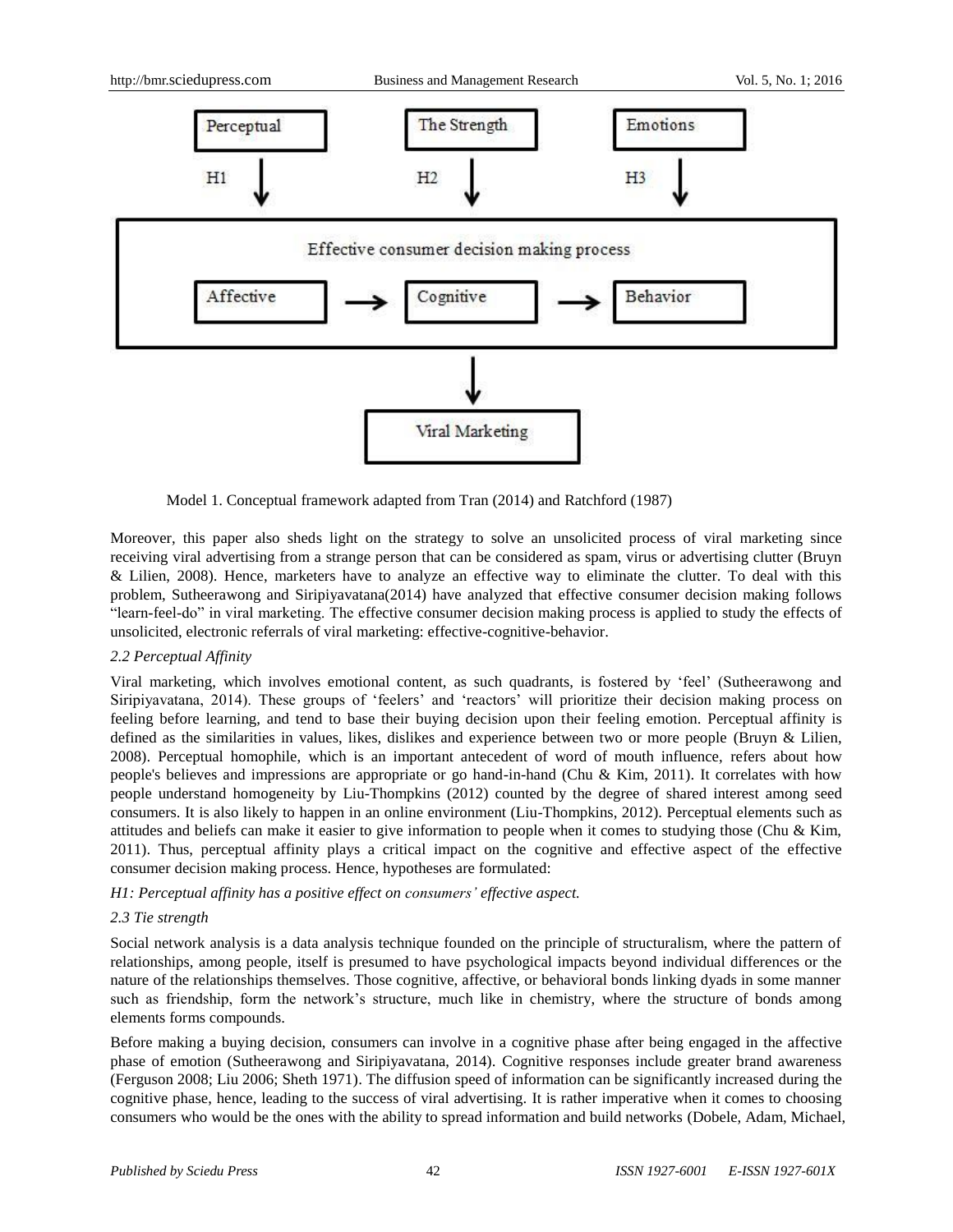Joëlle, & Robert, 2007). Granovetter defined the strength of an interpersonal tie as a "combination of the amount of time, the emotional intensity, the intimacy, and the reciprocal services that characterize the tie" (Granovettor, 1973). He also distinguished two types of tie: strong and weak. Strong ties are the people you find trustworthy, people whose social circles are tightly related with your own (Gilbert & Karrie, 2009), for instance friends and family. Conversely, people in the weak ties group are often among weaker and less personal social relationships with the user than the strong one (Pigg & Laura, 2004).

Strong ties are more credible and trustworthy than weak ties (Bruyn & Lilien, 2008). Previous research has shown that strong ties are more likely to be activated for information flow than weak ties (Reingen & Kernan, 1986; Brown & Reingen, 1987). Moreover, the amount of word of mounth communication generated is generally higher within groups with strong tie relations than within groups with weak tie relations (Bone, 1992). Opening an email from the strangers (weak ties) is considered far more risky than an email from family members or friends (strong ties) (Bruyn & Lilien, 2008). Receiving email from the strong ties gives recipients more chance of getting valuable information than the weak ones (Bruyn & Lilien, 2008). What is more, the information communicated by strong ties is more influential and, therefore, likely to have a bigger influence on the recipients. Consequently, based on the advantages mentioned above, strong ties give marketers more opportunities to generate Internet users 'Cognitive than weak ties. Consequently, hypothesis is concluded:

*H2: The stronger the tie, the more probability the Internet users pay attention to the shared post.* 

## *2.4 Emotions*

The success of viral advertising is based on the active participation of consumers in sharing messages with others; therefore, the contents tend to be more about the emotional connection rather than the product itself (Ecklor & Bolls, 2011). Emotional connection has a key impact on whether online data like videos, pictures, and articles is forwarded. It must be developed in a viral marketing message to guarantee that the virus gets spread (Dobele et al., 2007). However, people do not really care when it comes to how consumers would react to what they are offered (Berger & Katherine, 2011).

Prior research stated human emotion as a thing which is fleeting and likes to focus on things. It can also be considered as a thing which evaluates stuff and express their likes and dislikes (Ecklor & Bolls, 2011). Most importantly, one of these systems become active when their mind is receiving something positive and the negative part of the mind is active in case of the mind-set of unpleasantness (negative feelings) (Ecklor & Bolls, 2011). Thanks to those systems, people can have emotional experiences (e.g. the feelings of unpleasant, pleasant, or the combination of both feelings). According to Dobele et al. (2007), there are six main kinds of emotion: surprise, joy, sadness, anger, fear and disgust. Diverse emotion can cause diverse impacts on the forwarding behavior, as a result, significantly affecting the result of viral advertising campaigns (Dobele et al., 2007). Things that call the positive and negative sides, like anger, of the mind are more likely to reach the audience and have an effect on it rather than those of sadness (Dobele et al., 2007). In line with that, Chu (2011) stated that the strongest forwarding behavior is built by positive emotional tone. Furthermore, humorous ads can create the Joy emotion which can stir up the highest message involvement, highest attitude toward the ad (Ecklor & Bolls, 2011). Before sharing the content with their receivers, the senders had tendency to experience positive feelings (e.g., excited, happy) (Chu & Kim, 2011).

In order to motivate forwarding behavior, also known as the final decision stage, a viral advertising campaign has made an impression on the people that they will never forget (Dobele et al., 2007). Emotional content is one of the most important ways to evoke an unique emotional experience (Dobele et al., 2007). Marketers need to develop viral marketing message that will influence people in an emotional way and will spread throughout the crowd (Dobele et al., 2007). It would be even better if you could give people emotions on your business on the Internet, as it is more vital, in any case whether it causes positive or negative feelings (Berger & Katherine, 2011). Consequently, the hypothesis is concluded:

## *H3: Different type of emotions has different impacts on consumer behavior*

## **3. Research Implications and Conclusion**

The paper sheds light on the factors affecting the success of viral advertising which lead to theoretical framework for future research. Tie strength, perceptual affinity and emotions factors are taken into account to test their impact on the success of viral advertising. Although this paper is rather limited and exploratory in nature, it is among the first in an interesting research area that focused primarily on the effective customer decision making process associated with tie strength, perceptual affinity and emotion factors with efforts made to explore the mechanisms by which the relationship between effective-cognitive-behavioral aspects and outcomes occurs. To address this gap, our current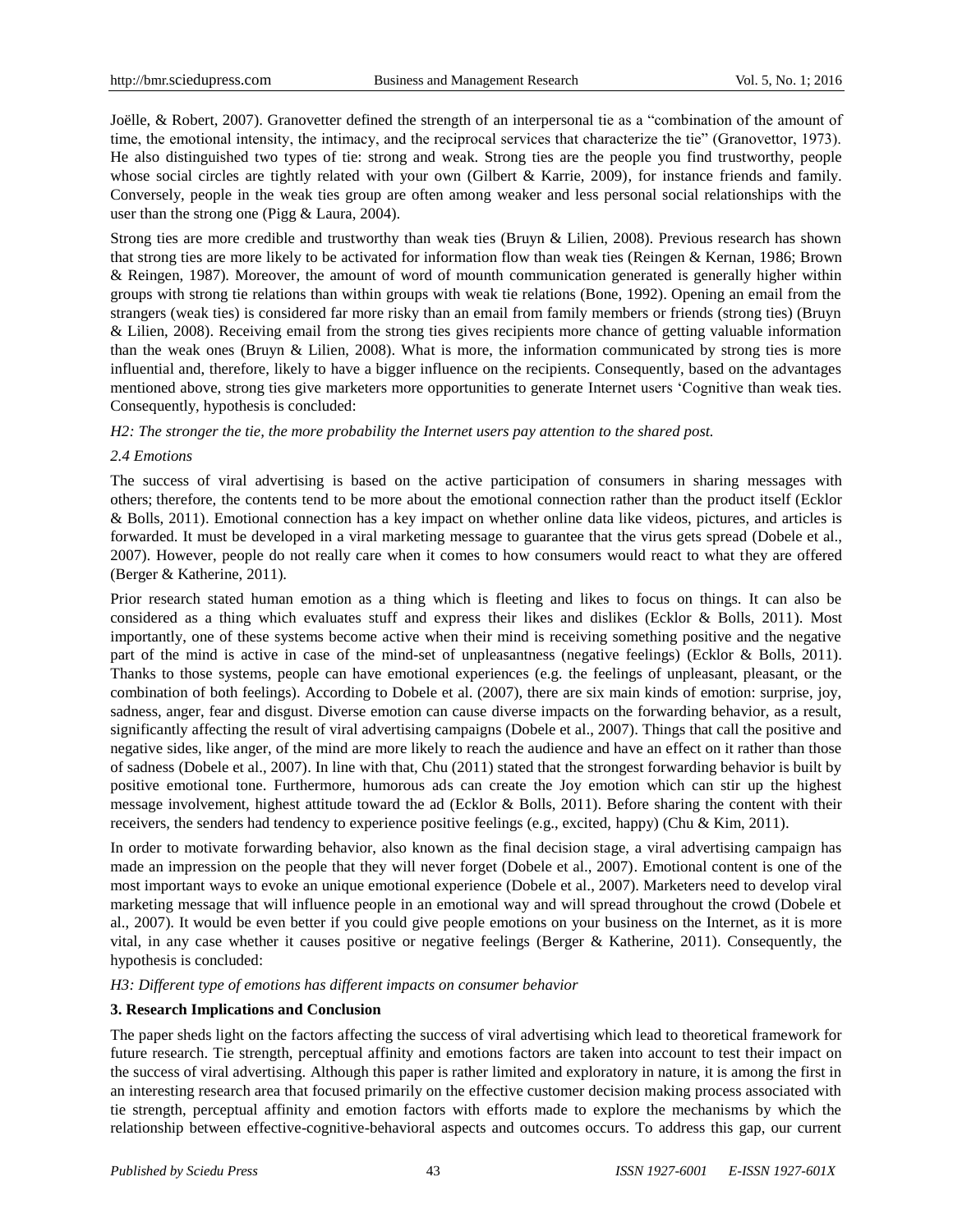study investigates the effectiveness of tie strength, perceptual affinity and emotions on feel-do-learn process in consumer decision process. These elements have their own impact on different aspects of viral advertising to provide marketers a strong tool with which to develop a great viral campaign. Hence, to make a successful viral campaign, marketers should build up a solid seeding strategy by using strong tie and perceptual affinity, and the content inside needs to provide target audiences with surprise and joyful emotions. Future research should focus on empirical work to empirically test our propositions.

#### **References**

- Amiri Aghdaie, S. F., Seidi, M., & Riasi, A. (2012). Identifying the Barriers to Iran's Saffron Export by Using Porter's Diamond Model. *International Journal of Marketing Studies, 4*(5), 129-138. <http://dx.doi.org/10.5539/ijms.v4n5p129>
- Berger, J., & Katherine, L. M. (2011). What Makes Online Content Viral? *Journal of Marketing Research*.
- Bone, P.F. (1992). Determinants of word-of-mouth communications during product consumption. *Advances in Consumer Research, 19*, 579-583.
- Brown, J.J. & Reingen, P.H. (1987). Social ties and word-of-mouth referral behavior. *Journal of Consumer Research, 14*, 350-362. <http://dx.doi.org/10.1086/209118>
- Bruyn, A. D., & Lilien, G. L. (2008). A multi-stage model of word-of-mouth influence through viral marketing. *International Journal of Research in Marketing*, 151-163. <http://dx.doi.org/10.1016/j.ijresmar.2008.03.004>
- Chu, S.-C. (2011). Viral Advertising in Social Media: Participation in Facebook Groups and Responses among College-Aged Users. *Journal of Interactive Advertising*. <http://dx.doi.org/10.1080/15252019.2011.10722189>
- Chu, S.-C., & Kim, Y. (2011). Determinant of consumers engagement in electronic word-of-mouth (eWOM) in social networking sites. *International Journal of Advertising, 30*. <http://dx.doi.org/10.2501/IJA-30-1-047-075>
- Curran, K., Graham, S., & Temple, C. (2011). Advertising on Facebook. *IJED, 1*(1), 26-33.
- Dobele, A., Toleman, D., & Beverland, M. (2005). Controlled infection! Spreading the brand message through viral marketing. *Business Horizons, 48*(2), 143-149[. http://dx.doi.org/10.1016/j.bushor.2004.10.011](http://dx.doi.org/10.1016/j.bushor.2004.10.011)
- Dobele, A., Adam, L., Michael, B., Joëlle, V., & Robert, W. V. (2007). Why pass on viral messages? Because they connect emotionally. *Business Horizons*, 291-304. <http://dx.doi.org/10.1016/j.bushor.2007.01.004>
- Doh, S. J. & Hwang, J. S. (2009). How Consumers Evaluate eWOM (Electronic Wordof-Mouth) Messages. *Cyberpsychology & Behavior, 12*(2), 193-197.<http://dx.doi.org/10.1089/cpb.2008.0109>
- Ecklor, P., & Bolls, P. (2011). Spreading the Virus: Emotional Tone of Viral Advertising and Its Effect on Forwarding Intentions and Attitudes. *Journal of Interactive Advertising*. <http://dx.doi.org/10.1080/15252019.2011.10722180>
- Ferguson, R. (2008), Word of mouth and viral marketing: taking the temperature of the hottest trends in marketing. *Journal of Consumer Marketing, 25*(3), 179-82. <http://dx.doi.org/10.1108/07363760810870671>
- Gilbert, E., & Karrie, K. (2009). Predicting Tie Strength With Social Media.
- Granovettor, M. S. (1973). The Strength of Weak Ties. *American Journal of Sociology*, 1360-1380. <http://dx.doi.org/10.1086/225469>
- Liu, Yong (2006). Word of Mouth for Movies: Its Dynamics and Impact on Box Office Revenue. *Journal of Marketing Research, 70*(3), 74-89.<http://dx.doi.org/10.1509/jmkg.70.3.74>
- Pigg, K. E., & Laura, C. D. (2004). Building Community Social Capital: The Potential and Promise of Information and Communications Technologies. *The Journal ofCommunity Informatics*, 58-73.
- Ratchford, Brian T. (1987). New Insights About the FCB Grid. *Journal of Advertising Research*, 24-38.
- Reingen, P.H. & Kernan, J.B. (1986). Analysis of referral networks in marketing: methods and illustration. *Journal of Marketing Research, 23*, 370-378.<http://dx.doi.org/10.2307/3151813>
- Riasi, A. (2015a). Barriers to international supply chain management in Iranian flower industry. *Management Science Letters, 5*(4), 363-368[. http://dx.doi.org/10.5267/j.msl.2015.2.005](http://dx.doi.org/10.5267/j.msl.2015.2.005)
- Riasi, A. (2015b). Competitive Advantages of Shadow Banking Industry: An Analysis Using Porter Diamond Model. *Business Management and Strategy, 6*(2), 15-27.<http://dx.doi.org/10.5296/bms.v6i2.8334>